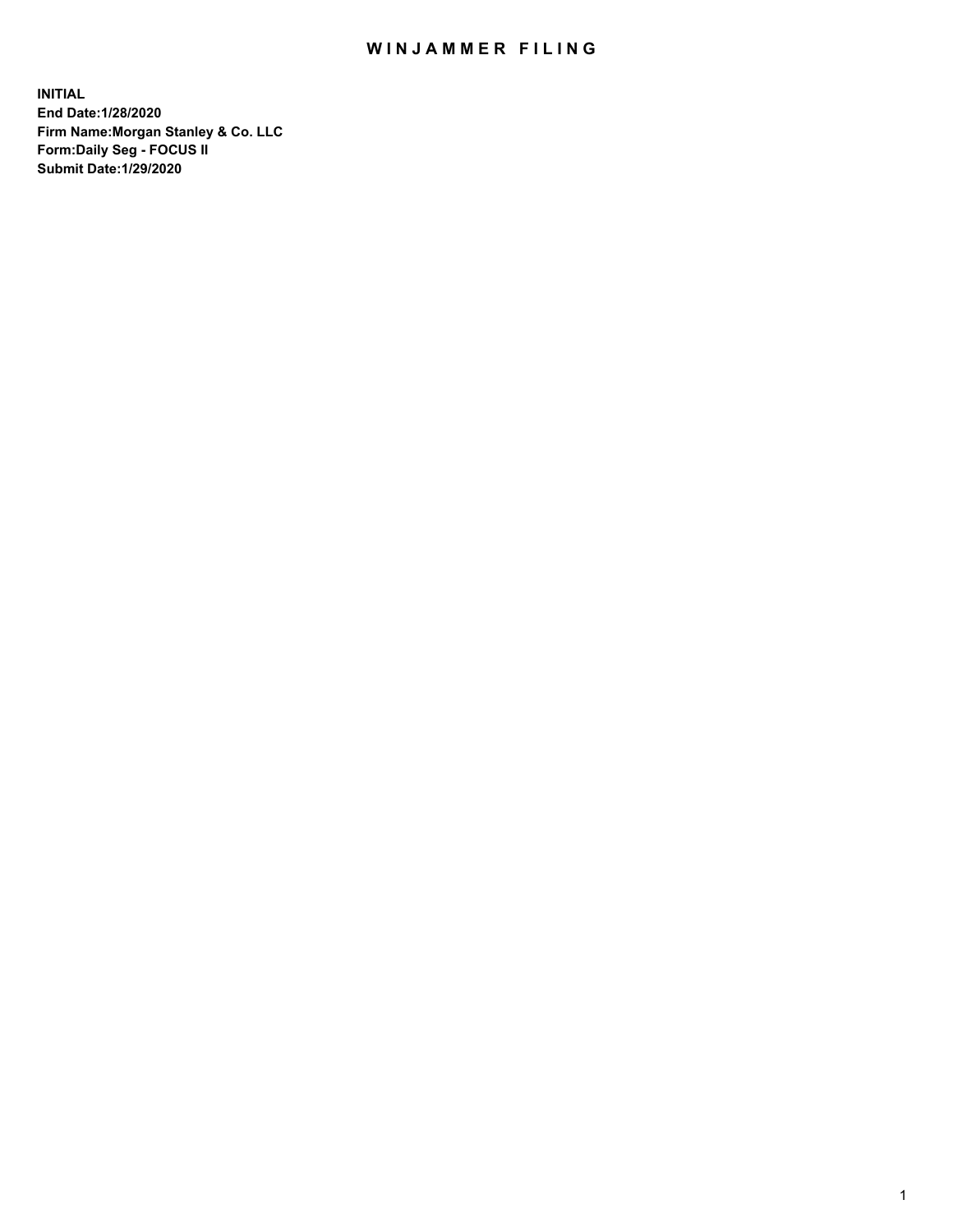**INITIAL End Date:1/28/2020 Firm Name:Morgan Stanley & Co. LLC Form:Daily Seg - FOCUS II Submit Date:1/29/2020 Daily Segregation - Cover Page**

| Name of Company                                                                                                                                                                                                                                                                                                                | Morgan Stanley & Co. LLC                               |
|--------------------------------------------------------------------------------------------------------------------------------------------------------------------------------------------------------------------------------------------------------------------------------------------------------------------------------|--------------------------------------------------------|
| <b>Contact Name</b>                                                                                                                                                                                                                                                                                                            | <b>Ikram Shah</b>                                      |
| <b>Contact Phone Number</b>                                                                                                                                                                                                                                                                                                    | 212-276-0963                                           |
| <b>Contact Email Address</b>                                                                                                                                                                                                                                                                                                   | lkram.shah@morganstanley.com                           |
| FCM's Customer Segregated Funds Residual Interest Target (choose one):<br>a. Minimum dollar amount: ; or<br>b. Minimum percentage of customer segregated funds required:% ; or<br>c. Dollar amount range between: and; or<br>d. Percentage range of customer segregated funds required between:% and%.                         | 235,000,000<br><u>0</u><br><u>00</u><br>0 <sub>0</sub> |
| FCM's Customer Secured Amount Funds Residual Interest Target (choose one):<br>a. Minimum dollar amount: ; or<br>b. Minimum percentage of customer secured funds required:% ; or<br>c. Dollar amount range between: and; or<br>d. Percentage range of customer secured funds required between:% and%.                           | 140,000,000<br><u>0</u><br>0 <sub>0</sub><br>00        |
| FCM's Cleared Swaps Customer Collateral Residual Interest Target (choose one):<br>a. Minimum dollar amount: ; or<br>b. Minimum percentage of cleared swaps customer collateral required:% ; or<br>c. Dollar amount range between: and; or<br>d. Percentage range of cleared swaps customer collateral required between:% and%. | 92,000,000<br><u>0</u><br><u>00</u><br>00              |

Attach supporting documents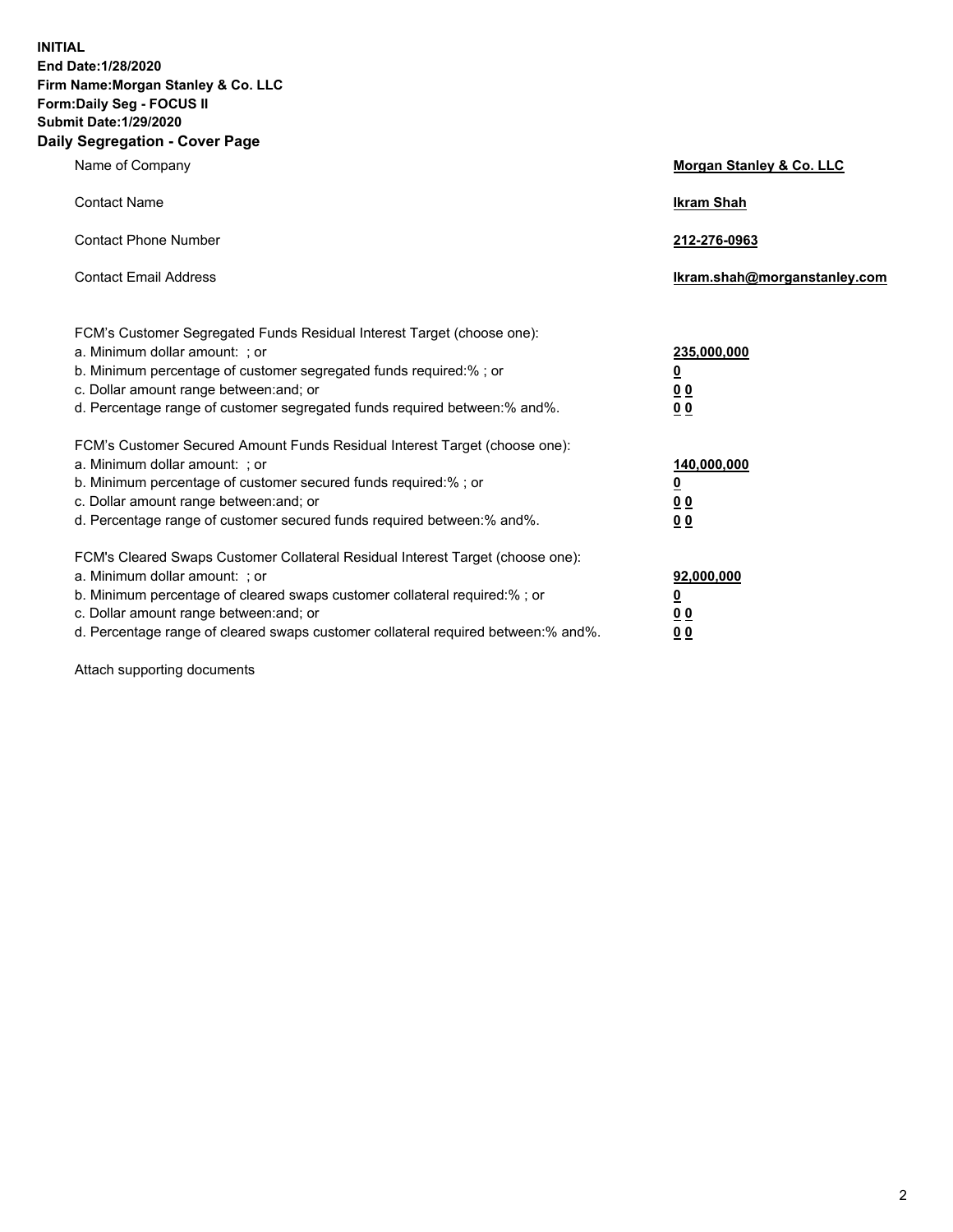## **INITIAL End Date:1/28/2020 Firm Name:Morgan Stanley & Co. LLC Form:Daily Seg - FOCUS II Submit Date:1/29/2020 Daily Segregation - Secured Amounts** Foreign Futures and Foreign Options Secured Amounts Amount required to be set aside pursuant to law, rule or regulation of a foreign government or a rule of a self-regulatory organization authorized thereunder 1. Net ledger balance - Foreign Futures and Foreign Option Trading - All Customers A. Cash **3,722,324,128** [7315] B. Securities (at market) **2,127,909,625** [7317] 2. Net unrealized profit (loss) in open futures contracts traded on a foreign board of trade **-405,044,380** [7325] 3. Exchange traded options a. Market value of open option contracts purchased on a foreign board of trade **4,190,294** [7335] b. Market value of open contracts granted (sold) on a foreign board of trade **-7,494,334** [7337] 4. Net equity (deficit) (add lines 1. 2. and 3.) **5,441,885,333** [7345] 5. Account liquidating to a deficit and account with a debit balances - gross amount **187,249,798** [7351] Less: amount offset by customer owned securities **-186,490,844** [7352] **758,954** [7354] 6. Amount required to be set aside as the secured amount - Net Liquidating Equity Method (add lines 4 and 5) 7. Greater of amount required to be set aside pursuant to foreign jurisdiction (above) or line 6. FUNDS DEPOSITED IN SEPARATE REGULATION 30.7 ACCOUNTS 1. Cash in banks A. Banks located in the United States **506,951,176** [7500] B. Other banks qualified under Regulation 30.7 **516,583,048** [7520] **1,023,534,224** 2. Securities A. In safekeeping with banks located in the United States **248,547,779** [7540] B. In safekeeping with other banks qualified under Regulation 30.7 **0** [7560] **248,547,779** [7570] 3. Equities with registered futures commission merchants A. Cash **13,439,411** [7580] B. Securities **0** [7590] C. Unrealized gain (loss) on open futures contracts **1,901,879** [7600] D. Value of long option contracts **0** [7610] E. Value of short option contracts **0** [7615] **15,341,290** [7620] 4. Amounts held by clearing organizations of foreign boards of trade A. Cash **0** [7640] B. Securities **0** [7650] C. Amount due to (from) clearing organization - daily variation **0** [7660] D. Value of long option contracts **0** [7670] E. Value of short option contracts **0** [7675] **0** [7680] 5. Amounts held by members of foreign boards of trade A. Cash **2,929,717,695** [7700] B. Securities **1,879,361,846** [7710] C. Unrealized gain (loss) on open futures contracts **-406,946,259** [7720] D. Value of long option contracts **4,190,294** [7730] E. Value of short option contracts **-7,494,334** [7735] **4,398,829,242** 6. Amounts with other depositories designated by a foreign board of trade **0** [7760]

- 7. Segregated funds on hand **0** [7765]
- 8. Total funds in separate section 30.7 accounts **5,686,252,535** [7770]
- 9. Excess (deficiency) Set Aside for Secured Amount (subtract line 7 Secured Statement Page 1 from Line 8)
- 10. Management Target Amount for Excess funds in separate section 30.7 accounts **140,000,000** [7780]
- 11. Excess (deficiency) funds in separate 30.7 accounts over (under) Management Target **103,608,248** [7785]

**0** [7305]

**5,442,644,287** [7355]

## **5,442,644,287** [7360]

[7530]

[7740] **243,608,248** [7380]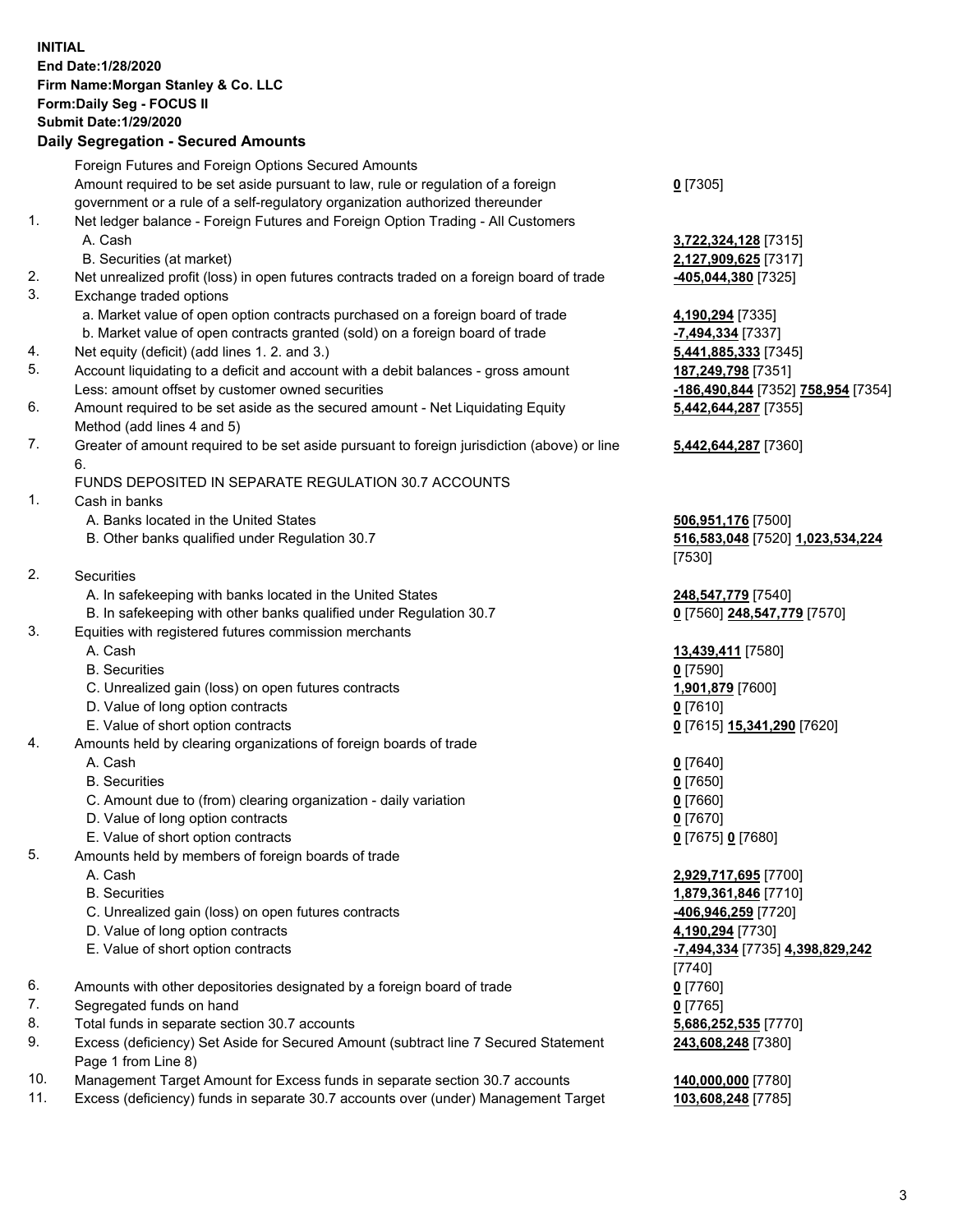**INITIAL End Date:1/28/2020 Firm Name:Morgan Stanley & Co. LLC Form:Daily Seg - FOCUS II Submit Date:1/29/2020 Daily Segregation - Segregation Statement** SEGREGATION REQUIREMENTS(Section 4d(2) of the CEAct) 1. Net ledger balance A. Cash **10,233,264,395** [7010] B. Securities (at market) **5,939,697,850** [7020] 2. Net unrealized profit (loss) in open futures contracts traded on a contract market **1,163,898,726** [7030] 3. Exchange traded options A. Add market value of open option contracts purchased on a contract market **407,677,553** [7032] B. Deduct market value of open option contracts granted (sold) on a contract market **-322,956,900** [7033] 4. Net equity (deficit) (add lines 1, 2 and 3) **17,421,581,624** [7040] 5. Accounts liquidating to a deficit and accounts with debit balances - gross amount **363,453,154** [7045] Less: amount offset by customer securities **-355,747,021** [7047] **7,706,133** [7050] 6. Amount required to be segregated (add lines 4 and 5) **17,429,287,757** [7060] FUNDS IN SEGREGATED ACCOUNTS 7. Deposited in segregated funds bank accounts A. Cash **3,926,380,709** [7070] B. Securities representing investments of customers' funds (at market) **0** [7080] C. Securities held for particular customers or option customers in lieu of cash (at market) **761,717,699** [7090] 8. Margins on deposit with derivatives clearing organizations of contract markets A. Cash **7,676,962,157** [7100] B. Securities representing investments of customers' funds (at market) **0** [7110] C. Securities held for particular customers or option customers in lieu of cash (at market) **5,177,980,151** [7120] 9. Net settlement from (to) derivatives clearing organizations of contract markets **84,907,161** [7130] 10. Exchange traded options A. Value of open long option contracts **407,677,553** [7132] B. Value of open short option contracts **-322,956,900** [7133] 11. Net equities with other FCMs A. Net liquidating equity **2,634,960** [7140] B. Securities representing investments of customers' funds (at market) **0** [7160] C. Securities held for particular customers or option customers in lieu of cash (at market) **0** [7170] 12. Segregated funds on hand **0** [7150] 13. Total amount in segregation (add lines 7 through 12) **17,715,303,490** [7180] 14. Excess (deficiency) funds in segregation (subtract line 6 from line 13) **286,015,733** [7190] 15. Management Target Amount for Excess funds in segregation **235,000,000** [7194]

16. Excess (deficiency) funds in segregation over (under) Management Target Amount Excess

**51,015,733** [7198]